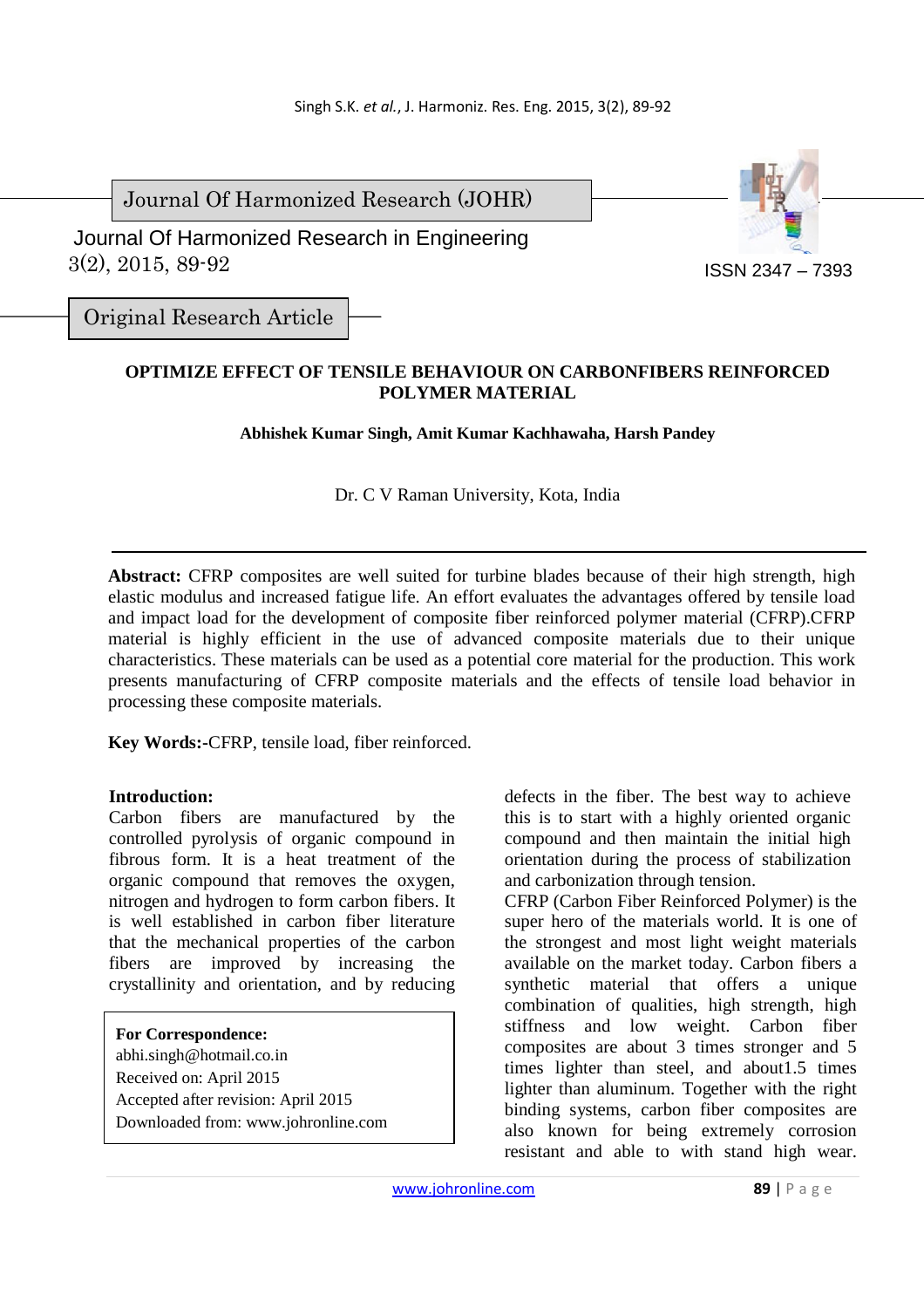Those qualities make it useful in a wide variety of aesthetic and structural applications. Fiber glass is a lightweight, extremely strong and robust material. Stephen and Thomas [1] studied that the bulk strength and weight properties of glass fiber are favorable properties when compared to metals, and also it is easily moldable. Jiang and Zhang [2] studied that the glass is considered a vitreous super cooled liquid that is in a thermodynamically metastable state between the molten liquid state and the crystalline state. Different glass structures are influenced by the thermal history of the cooling process. At present, five major types of glasses are used to make fibers.

## **Method**

Carbonfiber starts with a precursor polymer material called PAN (Polyacrylonitrile) which is heated until it becomes carbonized. It spun in to extremely fin efibers (thinner than a human hair) which are washed and stretched to obtain the desired fiber diameter. This process also helps align the molecules within the fiber and help secrete tightly bonded carboncrystals. Then, the fibers are heated to 400-600 Fina process that adds oxygen molecules and rearranges the atomic bonding pattern to convert their linear pattern to a more thermally stable add erbonding. After they arestabilized,the fibers are heated to2000–5500 Fin an oxygen free environment to expel oncarbon atoms from the material. The remaining pure carbon atoms for ml on g chain, tightly bonded crystals that are parallel to the long axis of the fiber. This is what gives the fibers their great strength.

Those fibers are collected into thread like bundles called "tows" which are wound on to large bobbins. Standard to wsizes are 1k, 3k, 6k, and12k, but specially products use tows that are 48 k and higher. The k designation means"thousands of filaments per tow". For example, a 3k fabric has 3000 carbonfiber filaments per tow and a 6kh as 6000 filaments per tow.

Smooth plywood is considered as a work bench for the fabrication of CFRP.

- Carbonfiber cloth is cut into standard dimensions in which carbonfiberis oriented at an angle of 10˚to its longitudinal axis.
- A mixture of epoxyres in, hardener and accelerator is prepared. In1liter fres in, 40 ml of hardener and 30 ml of accelerator is mixed.
- Then carbonfiber cloth is placed over plywood and mixture of epoxyres in, hardener and accelerator is applied over carbonfiber cloth and then carbon fiber cloth in which carbon fiber is oriented at an angle of 10˚ to its longitudinal axis is placed over it and the same mixture is applied again.
- The fourth step is repeated, until thickness of 5 mm is obtained.
- Step four and five are repeated in order to fabricate CFRP in which carbonfibers are oriented at an angle of 10˚to their longitudinal axis respectively.
- Finally, the curing time provided is 24 hours in open atmosphere.



## Figure1 Carbon Fiber Cloth **Sample Piece of Tensile Test**

CFRP sample piece is obtained according to the standard dimensions i.e. the sample pieces have a total length of 165 mm where gauge length is57 mm and width of 19 mm. Clamping section on either side have length of 45mm. The thickness of the sample piece is 5 mm. The radius of curvature between clamping section and gauge section is 76mm. later the sample piece is given proper finishing.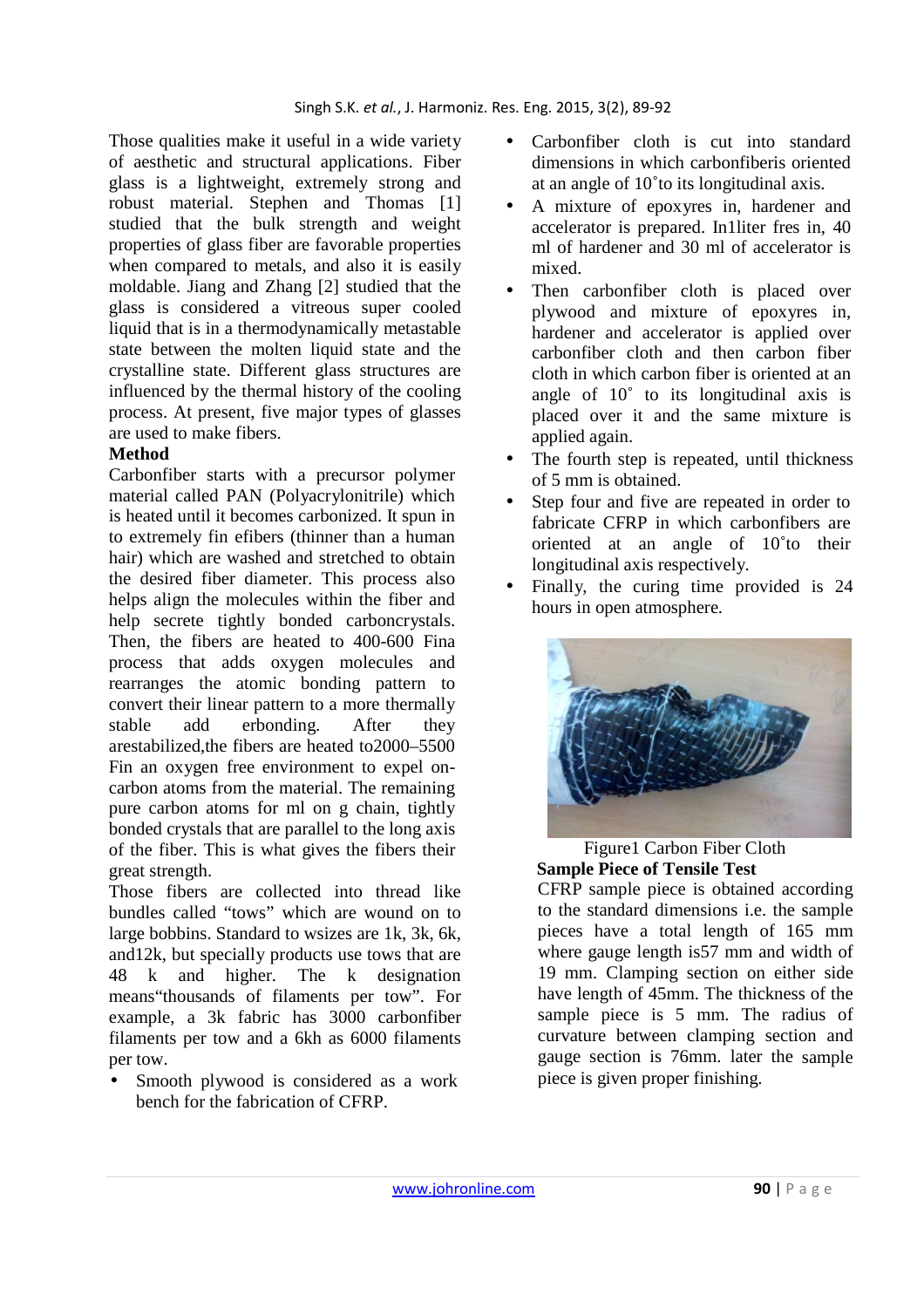

Figure 2: Sample Piece for Tensile Test (All dimensions are in mm)

### **DISCUSSION**

Load vs deformation graph is obtained for the respective CFRP sample piece as shown in the figure 3. The load vs deformation graph is used to determine the energy absorbed by the CFRP sample piece for corresponding load and deformation. It also represents the work done by the load on CFRP sample piece to produce the corresponding deformation which is equivalent to area under the curve.



Figure3:Load vs Deformation Graph

Load and deformation values are further used to obtain corresponding stress vs strain graph for the respective CFRP sample piece as shown in figure 4.

$$
\sigma = \frac{P}{A}
$$

 $\sigma$  = stress developed in the CFRP sample

piece,  $N/m m<sup>2</sup>$ 

P=tensile load applied on the CFRP sample piece, *N*

 $A = \text{area of cross section of the CFRP sample}$ piece =*breadth × depth* 



Figure4: Stress vs Strain Graph

### **Conclusion**

Tensile strength of CFRP sample piece in which carbonfiber is oriented at angle of 10˚to its longitudinal axis is found to be maximum, which is followed by CFRP sample piece in which carbon fiber is oriented at angle of 10 $^{\circ}$  to its longitudinal axis. In comparisons to GFRP (Glass Fiber Rein forced Polymer), CFRP have more strength. Ultimate tensile strength obtained in case of GFR Pis 22.75MPa whereas in case of CFRP, it is 643.00 MPa. Hence CFRP is 28 times stronger than GFRP.

#### **Reference**

- [1] Stephen Tsai & Thomas Hann, "Introduction to Composite Materials", Technomic Publications, Lancaster, (1980).
- [2] Zhong-Hong Jiang & Qin-Yuan Zhang, "The Structure of Glass: A Phase Equilibrium Diagram Approach", Progress in Materials Science, Vol. 61, pp. 144– 215, (2014).
- [3] Berthlot, J.M. "Composite Materials: Mechanical Behavior and Structural Analysis", Springer Publications, New York, (1999).
- [4] Gabriel 0. Shonaike and T. Matsuo, "Fabrication and Mechanical Properties of Glass Fiber Reinforced Thermoplastic